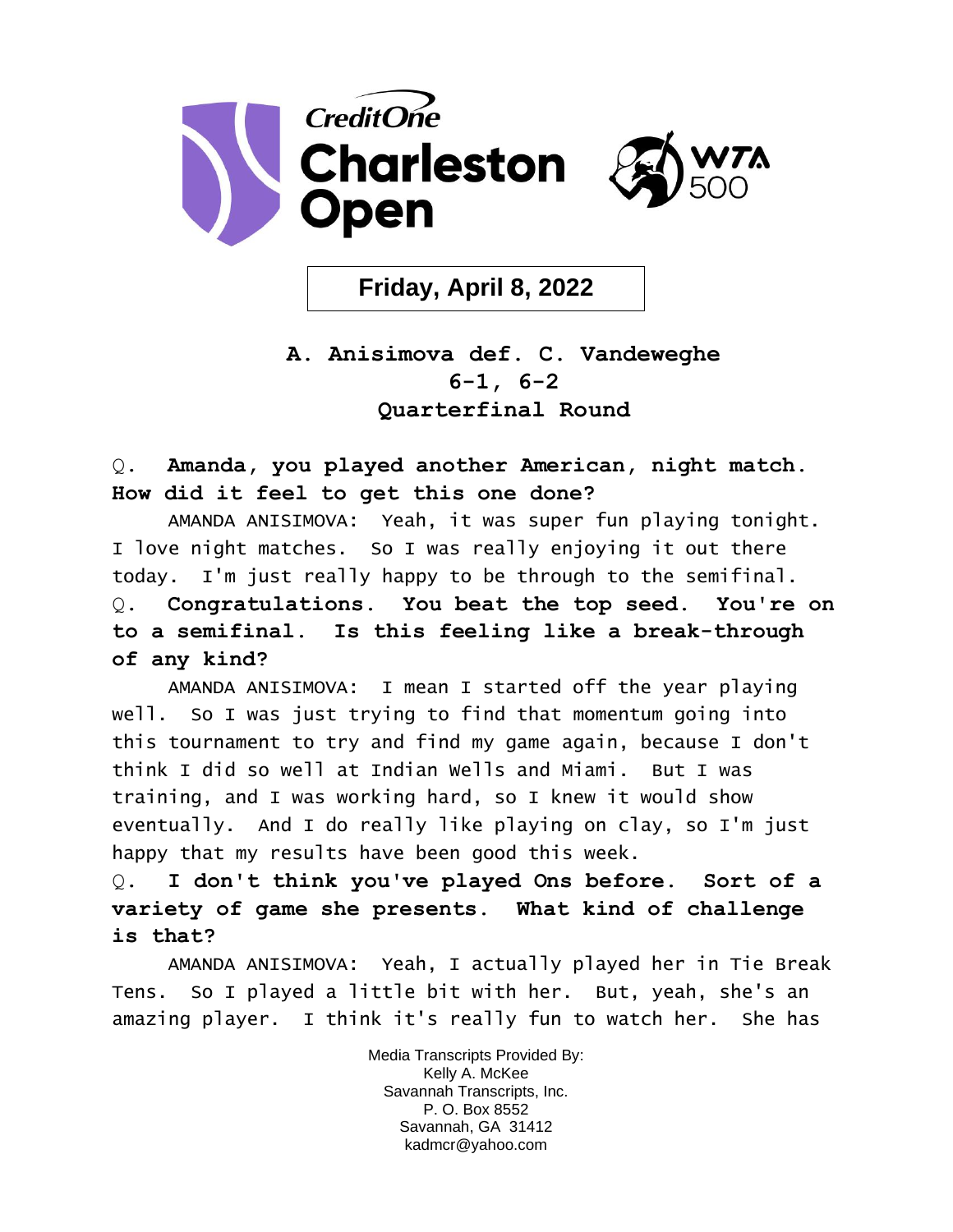

a lot of variety in her game. So it's definitely going to be tricky tomorrow. But I'll just try and stay focused and be expecting some long rallies.

Q. **Actually, my question about that is when you haven't played someone before, do you have a particular strategy for preparing, or not?** 

AMANDA ANISIMOVA: Not really. I mean, everybody knows what everybody's game is like. So it doesn't -- it's not very necessary for me to play someone before. I know how Ons plays. So I'll just be going in trying to play my game, but also knowing what's going to be coming from the other side.

Q. **Amanda, I think it's your first semifinal in the U.S. on the WTA Tour. I believe that's a correct stat. You've obviously had great success, obviously, at the French Open. What was the atmosphere like tonight, and is that sort of an extra motivation for you to continue to show American fans that you're someone to pay attention to?** 

AMANDA ANISIMOVA: Yeah, it's funny because I always feel comfortable at American tournaments. Like I really enjoy playing at home. So it's surprising I've never done well at an American tournament. But, yeah, it's amazing playing in front of this crowd, especially in Charleston. They've been really supportive this week. So I've just been having a good time, and hopefully I can go further.

- Q. **I know you said your dog isn't coaching you, but --** AMANDA ANISIMOVA: That was Andrew. (Laughs).
- Q. **Is your dog's name Miley?**

Media Transcripts Provided By: Kelly A. McKee Savannah Transcripts, Inc. P. O. Box 8552 Savannah, GA 31412 kadmcr@yahoo.com